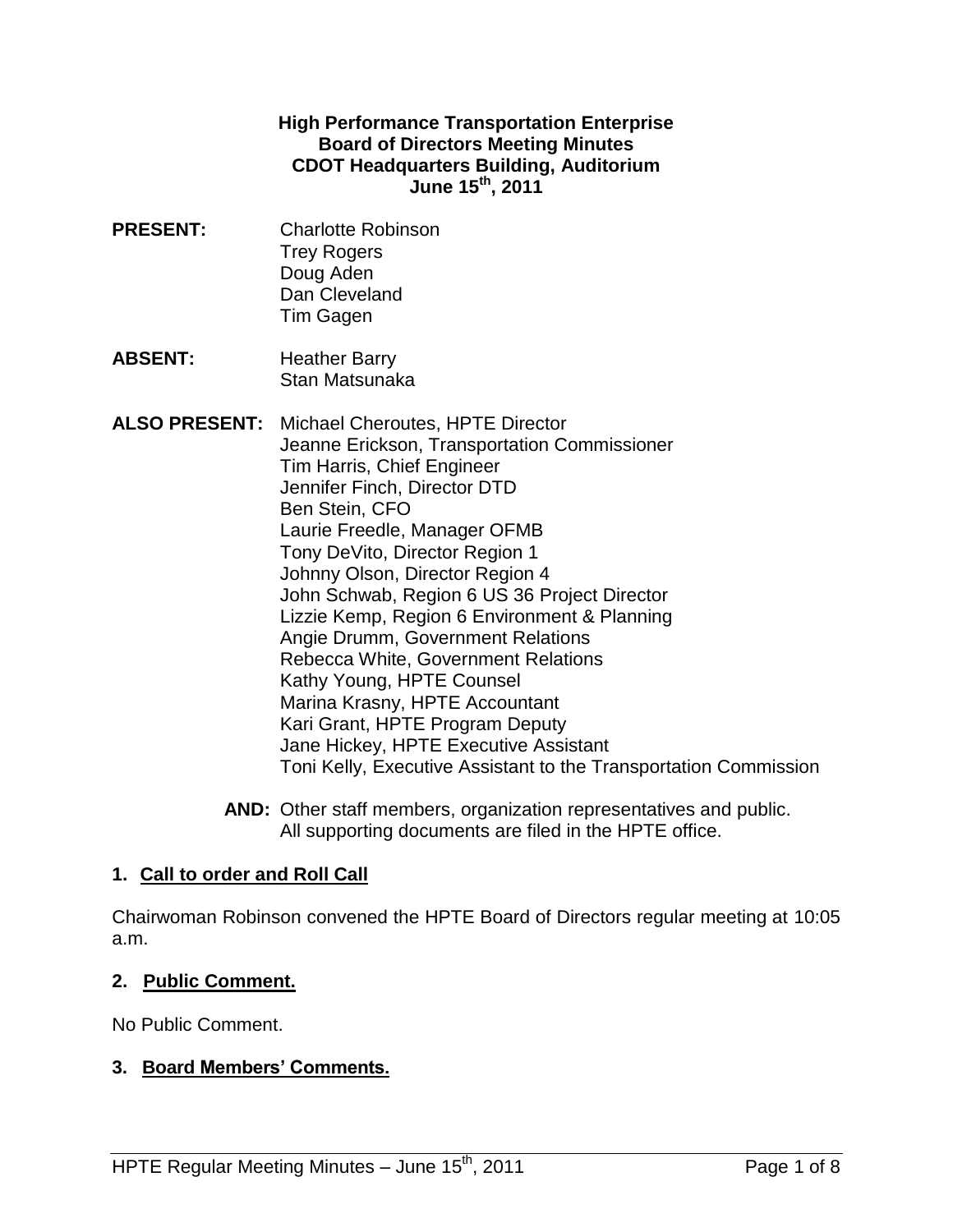Director Aden spoke about the Mileage Based User Fee Symposium attended by himself, Chairwoman Robinson, Director Gagen and HPTE Program Deputy Kari Grant. He was impressed by the quality of the programming and attendees, which included international participants. He said up until recently, MBUF was discussed in mostly academic settings, but now practical applications are being made in some states, including Oregon which is seeking enabling legislation for MBUF applications for electric vehicles. He asked the other board members and Director Cheroutes to think about what role the HPTE might play in this regard in the state of Colorado. He noted the political sensitivity of the topic. He said the Mileage Based User Fee Alliance is leading research and applications, and that since by statute the HPTE is directed to explore innovative financing, the HPTE ought to consider membership.

Director Gagen concurred, noting the state of the art research being done to solve equity issues. Chairwoman Robinson said that there was good discussion about an MBUF pilot project being conducted by CDOT, and she requested a presentation to the Board in July on this project.

Director Mike Cheroutes said the common understanding on this issue is that for MBUF to be successful, is has to be implemented on a national scale by federal leaders. Director Aden said that was a major area of discussion at the symposium, and that the consensus of the participants was that it is already being led by state efforts with the idea that it will evolve to a national program.

## **4. HPTE Director Report.**

Mike reported he and other CDOT representatives will be going to Seattle next week to learn about Washington's tolling system. He said we are also starting work on a comprehensive tolling policy, and are working with DRCOG and other stakeholders to surface and understand tolling policy issues. Mike also reported on the InfraAmericas P3 Conference in New York, which he said generated quite a bit of interest in potential P3 projects in Colorado. He noted that in the last year interest in P3 structures has grown tremendously, as have managed lane activity and projects in metropolitan areas.

# **5. Discuss and Act on the Regular Meeting Minutes for May 18th , 2011.**

Chairwoman Robinson asked for consideration of the May  $18<sup>th</sup>$ , 2011 HPTE regular meeting minutes. Director Rogers moved for adoption of the meeting minutes. Director Gagen seconded the motion and on the vote of the Board, the minutes for May 18<sup>th</sup>, 2011 meeting were adopted. The motion passed unanimously.

### **Resolution Number HPTE-44**

BE IT HEREBY RESOLVED, the High Performance Transportation Enterprise Board of Directors' Regular Meeting Minutes for May 18<sup>th</sup>, 2011 are hereby approved.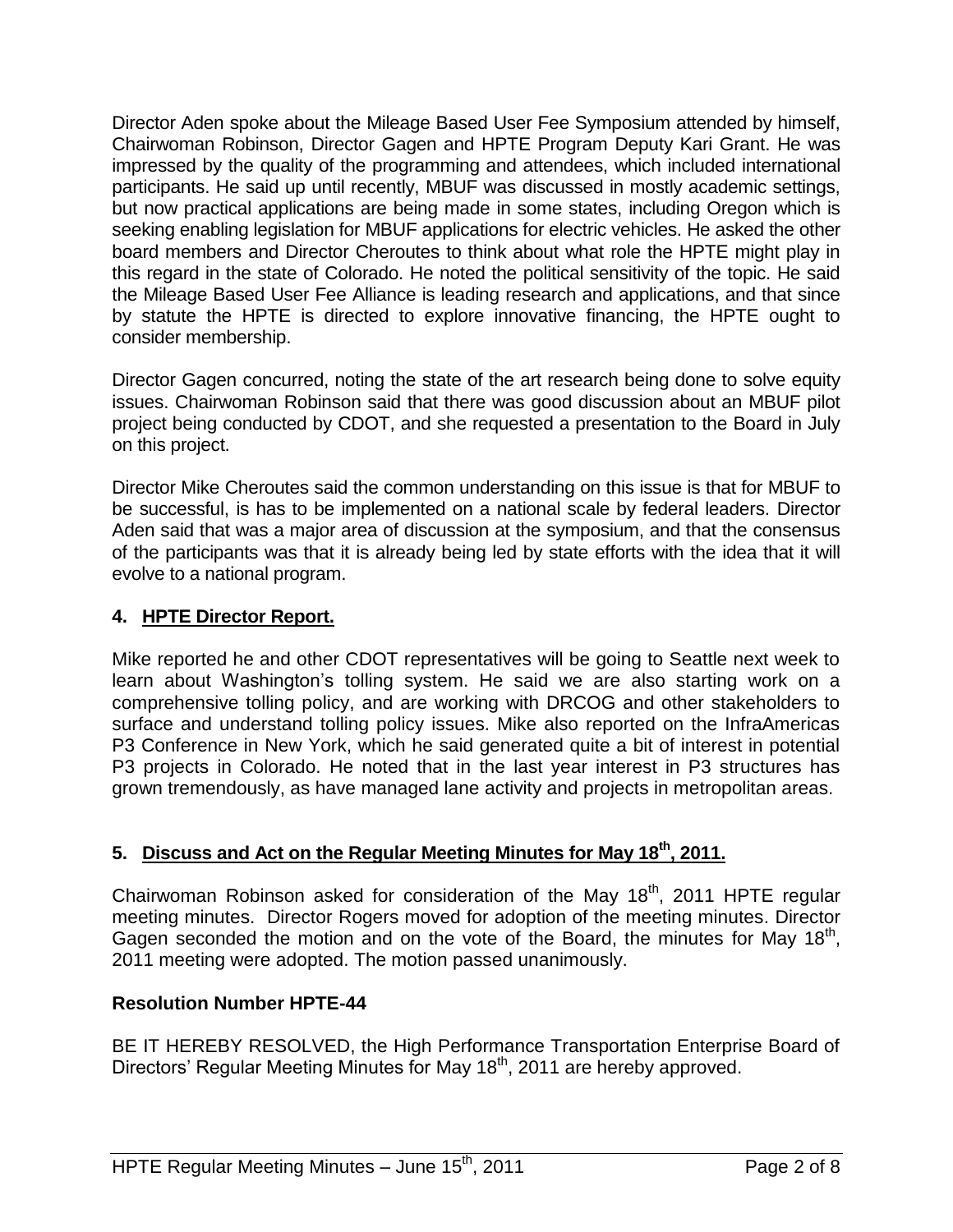## **6. Discuss and Act on HPTE Budget for FY 2012.**

CDOT CFO Ben Stein and HPTE Accountant Marina Krasny were on hand to walk through the proposed budget and answer questions. Marina noted there were new items on the revenue side to consider. Mike said we've been successful building in new revenue streams this year, but still must be careful with expenditures, and need to keep an eye on repaying the original loan from the Transportation Commission.

Director Gagen said it will be important to track time spent on services on various future projects so we will know what our fee for service charges should be. Director Aden noted the importance of finding additional sources of revenue if the HPTE is to operate as a sustainable business. He asked Marina if there is sufficient money in the budget for membership in the MBUF Alliance, and she said there was.

There followed some general discussion about joining the Alliance. Mike said there would be some internal staff discussions about HPTE or CDOT becoming a member, and that he'd come back to the Board with a recommendation in July.

Director Aden moved for approval of the proposed FY 2011-2012 budget for the HPTE Operating Fund and the Special Revenue Fund, Director Rogers seconded the motion and on the vote of the Board, the proposed FY 2011-2012 budget was approved.

### **Resolution Number HPTE-45**

BE IT HEREBY RESOLVED, the Proposed Budget for the Fiscal Year 2011-2012 is approved by the High Performance Transportation Enterprise Board of Directors.

### **7. Update on P3 Analysis.**

Mike introduced the topic, noting that the HPTE has been working with consultants Vince Dolan and Lisa Fenner of KPMG to build a business case for the third segment (or Phase 2) of US 36. He asked Vince to come today to present where we are in that process and schedule.

Vince Dolan said KPMG is HPTE's P3 advisor, and they are assessing P3 options for both Phase 1 and Phase 2 of the US 36 Managed Lanes project. He said their evaluation approach keys on three areas:

- Developing market interest: It is essential for P3 developers to understand what the HPTE is, and the details of the US36 project. Mike has already generated a good amount of interest through his presentation at the InfraAmericas conference.
- Financial analysis: KPMG has developed a matrix of 24 scenarios for analysis.
- Technical analysis: This includes costs and revenue estimates and project scoping, and is iterative with the financial analysis.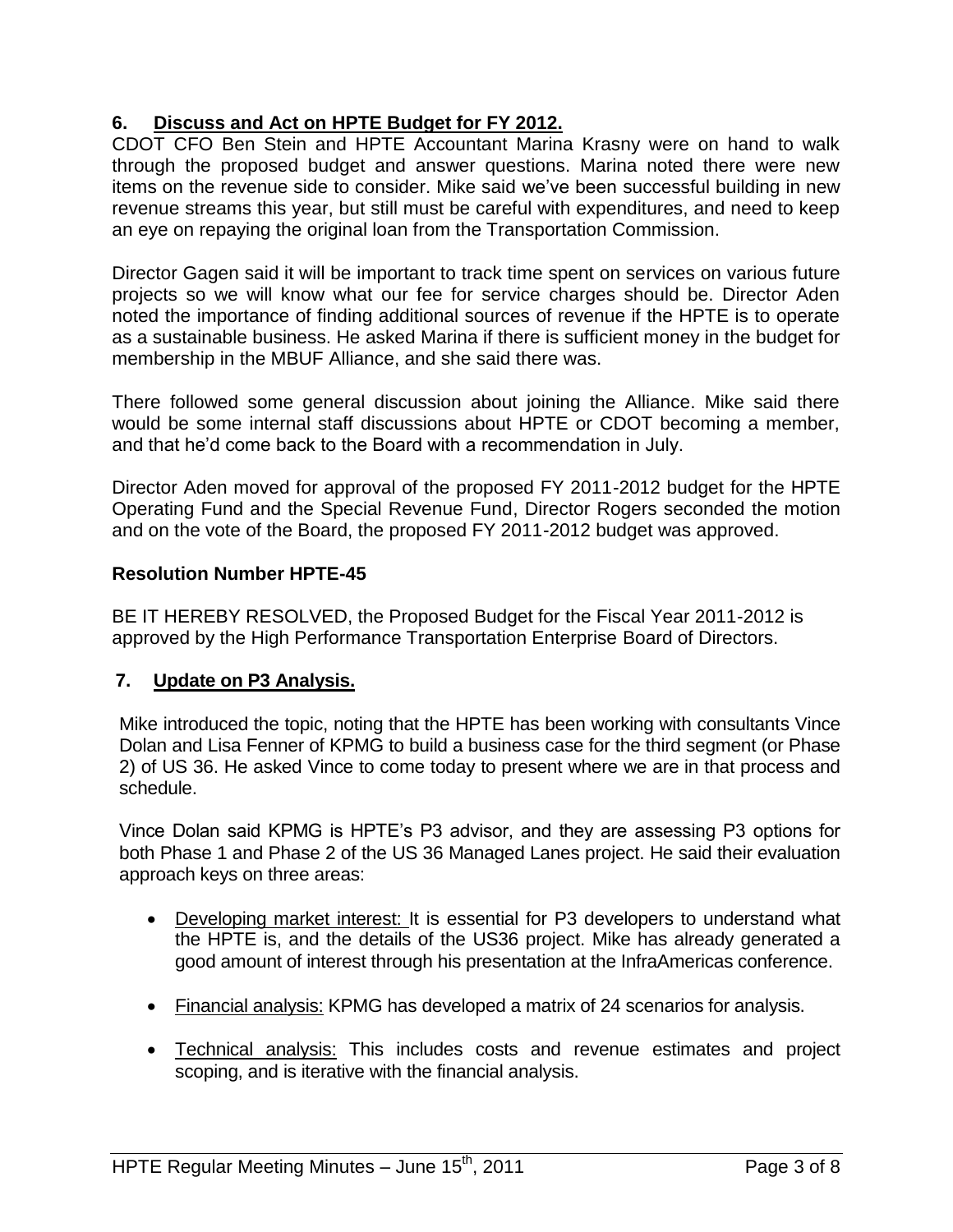Out of these efforts will come a project delivery recommendation for a P3 effort, anticipated late this summer or early September. Vince explained the short-term project schedule, noting they are working with Wilbur Smith Associates on the traffic and revenue analysis, and with Jacobs on the operations and maintenance analysis. Mike noted that TIFIA requested additional T&R information on Segments 1 and 2, and that WSA was at the same time developing analysis for Segment 3, and that he thought it was efficient to work with WSA in this manner.

Vince said that there will be an industry forum this summer to provide information to P3 stakeholders about US 36, and also to hear back if there are any concerns from them. He said it is important to create market interest in potential opportunities to stimulate competition among potential bidders for projects. Investors must be convinced that their investment in the project will be successful, and that there is in place the political will and support for it. Vince noted the recent visit by Fitch ratings officials sends a good message to potential P3 partners. Mike noted the industry forum will likely take place the last week of July.

There are a number of key decisions facing the HPTE in the near future. These include what is the optimal scope for a P3 project, should the project be procured through Availability Payment or a Concession structure, and coordination with RTD to support both BRT and HOT components.

Vince spoke about an illustrative P3 procurement schedule. He noted of all the steps, the financial modeling and evaluation of public policy positions is the lengthiest. He highlighted the bid evaluation step, saying it is highly critical because the partners we choose will be our partners for 40 or more years. In all, the procurement schedule will take about a year to close.

Mike asked Vince to describe the difference between an Availability Payment approach and a Concession approach. He said the Availability Payment approach is based on successful road operation – that the developer designs, builds, operated and maintains the road, but does not toll it. The HPTE tolls the lanes, receives the revenues, and assumes the toll risk. The Concession structure is where the developer designs, builds, operates, maintains and tolls the road. The developer in this case assumes the toll risk and the toll revenues. For example, RTD's Eagle P3 is based on an Availability Payment structure.

There being no other questions, Director Rogers expressed thanks to the KPMG consultants for their work.

### **8. Discuss and Act on P3 Procurement Guidelines.**

Mike said we have working for the past six weeks to develop a set of guidelines that would allow the HPTE to solicit proposals and accept unsolicited proposals. Draft guidelines were posted on the website in May, and for two weeks written comments were accepted. Mike said several industry professionals responded, and their comments were helpful and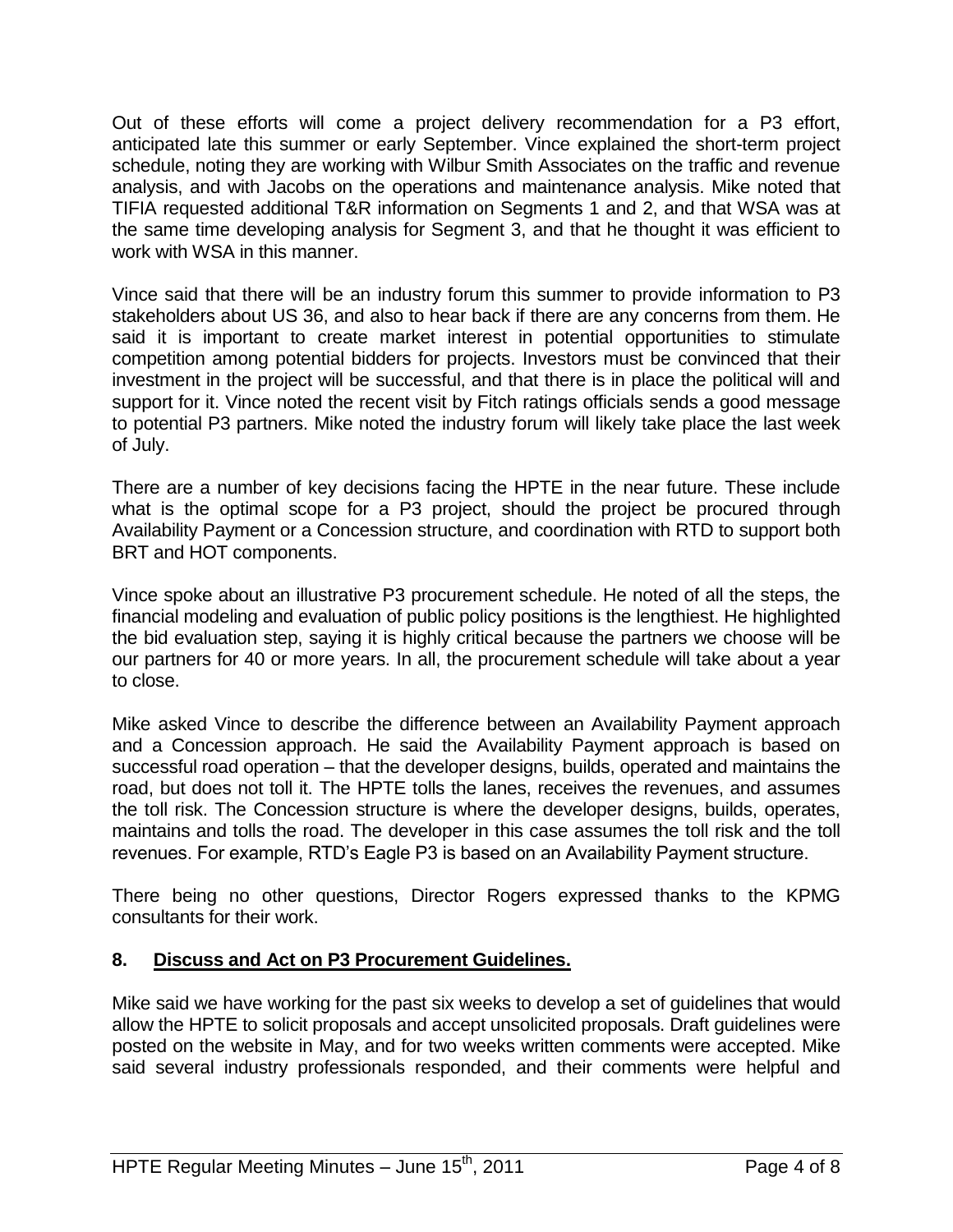helped focus the process. He introduced David Scott of Hogan/Lovells, the legal consultant who helped craft the guidelines.

David Scott said that with a project-oriented enterprise like the HPTE, it is essential to have an architecture to communicate with the industry about how proposals will be solicited and accepted. The desire at the outset was to have a relatively simple set of guidelines that would focus on providing competition, transparency, and fairness.

The guidelines are divided into two main parts:

- Unsolicited Proposals: This outlines how the HPTE will decide whether or not to consider unsolicited proposals. There is a modest initial fee for unsolicited proposals to cover the costs of consideration and evaluation. There are also specifications for a flexible path for a competitive process initiated by unsolicited proposals.
- Solicited Proposals: This specifies the public process, documentation and evaluation of proposals sent in response to a solicitation by the HPTE.

The draft guidelines had been posted for comment in May, and David said he was very encouraged by the quality of feedback supplied by the industry. A working group including Counsel to the HPTE made changes to the draft, based on these comments. What is before the Board now is a clear set of guidelines that have the input and support of the industry. David noted that the Board has the ability to make amendments as needed in the future to this document.

Mike said many industry comments regarding the specificity of the guidelines were the result of experiences in other states that were not as committed to transparency of the process. He said he is confident that these guidelines set an assumption of openness with the industry, and that it is important for the Enterprise to keep the door open, and that all stakeholders need to be on the same page regarding expectations.

Director Aden said he was comfortable moving forward with these guidelines, and thanked David Scott and the working group for their efforts. He also thanked the industry for their response to the draft. Director Cleveland concurred, saying the thought the revisions to the draft were good. He moved to approve the proposed Project Proposal Guidelines, and Director Rogers seconded the motion, and on a vote of the Board the proposed guidelines were adopted unanimously.

#### **Resolution Number HPTE-46**

BE IT HEREBY RESOLVED, the Proposed Project Proposal Guidelines are approved by the High Performance Transportation Enterprise Board of Directors.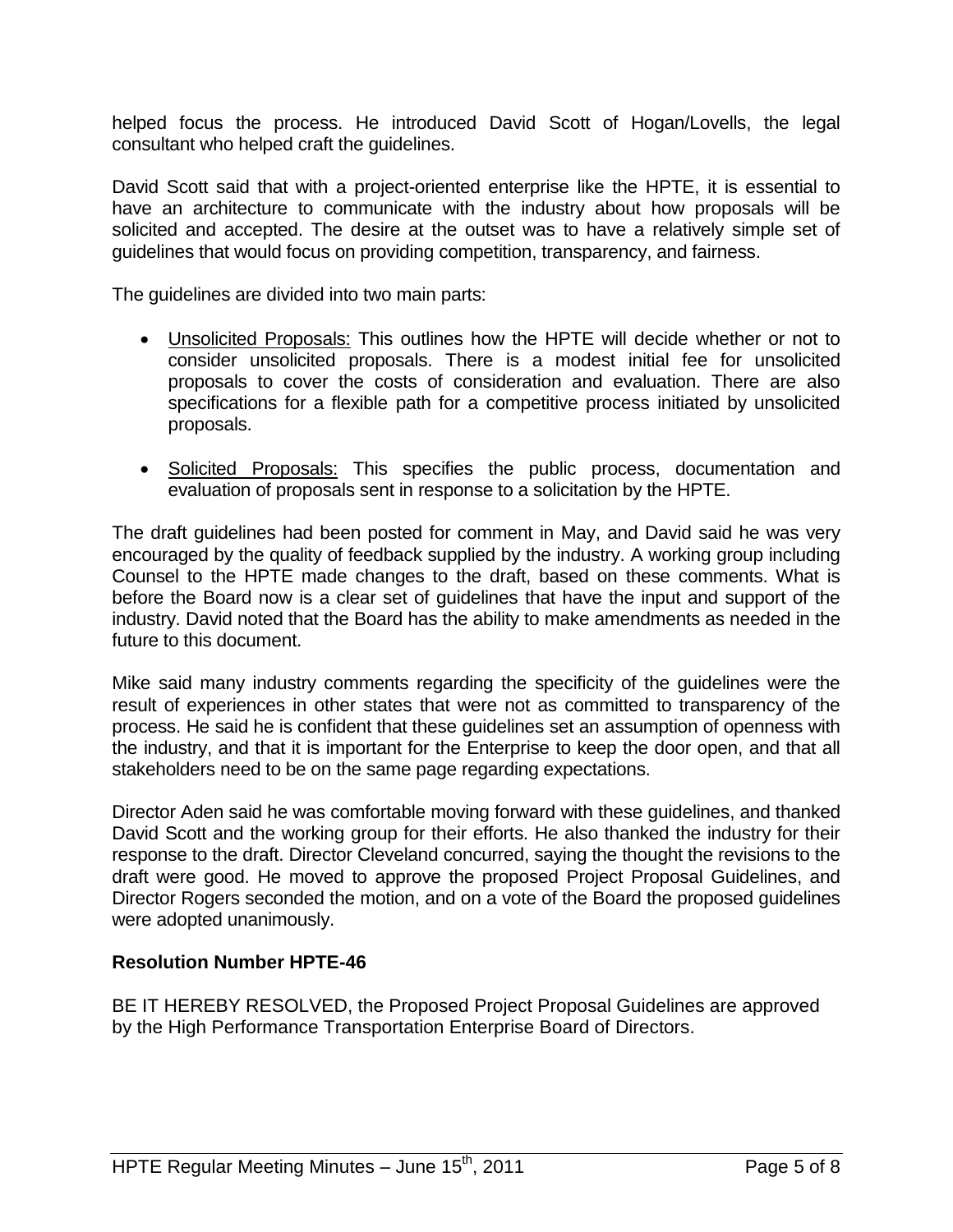Mike noted that we are in the process of developing a list like CDOT's Bidders List for people who wish to be notified of HPTE solicitations and announcements. He said that a notice about this will be posted on the HPTE website.

## **9. I-70 Mountain Corridor ROD Update.**

Tony DeVito, Director of Region 1 was on hand to update the Board on the status of the I-70 Mountain Corridor Programmatic EIS Record of Decision. He noted the dedicated work by many CDOT professionals, consultants and citizens over the ten years in which the EIS was being developed. He said the ROD summarizes the multi-modal approach and provides direction for improvements and mitigation strategies. He highlighted that this is CDOT's first Collaborative Effort with stakeholders with consensus on how to move forward.

On June 16, the entire CE has been invited to the ROD signing ceremony at CDOT Headquarters, followed by a meeting to talk about next steps on I-70. Director Gagen asked Tony to talk about the phased approach to moving forward, noting that a series of projects will be implemented in a 50-year timeframe. Tony said it will be a 3 phase approach, including the implementation of noninfrastructure components, an Advanced Guideway System feasibility study, and the implementation of key highway improvements, such as the Twin Tunnels solutions.

Tony also said that the ROD specifies triggers for flexibility in planning, and that project staff will be able to convene the CE to evaluate and refine implementation of various project components. Director Gagen noted that I-70 presents unique challenges, and is very different from the usual CDOT project. Tony noted a significant recent opportunity has been the formation of the HPTE, which can help sort through innovative financing options.

# **10. US 36 Project Update.**

John Schwab noted he is now dedicated 100% to the US36 Managed Lanes project, that he has hired staff, and co-located to the offices of Jacobs Engineering. He said the RFQ was issued in May, and that Statements of Qualifications are due on June 24. He thought he'd receive eight to ten statements, and that evaluations would be complete about mid-July. He said they would shortlist three or four firms to receive the RFP. He and his team are developing the RFP, which should be ready in late September. The proposals are due in February, 2012, a selection would be made in March, and they would be ready to begin construction in July of 2012.

John also described recent scan tours of facilities in other state to glean lessons learned and gather other applicable ideas.

Chairwoman Robinson asked if Mike will be involved with the solicitation and evaluation. Her concern was one of coordination. Kathy Young said Mike will be involved via the Executive Oversight Committee. John welcomed Mike's participation.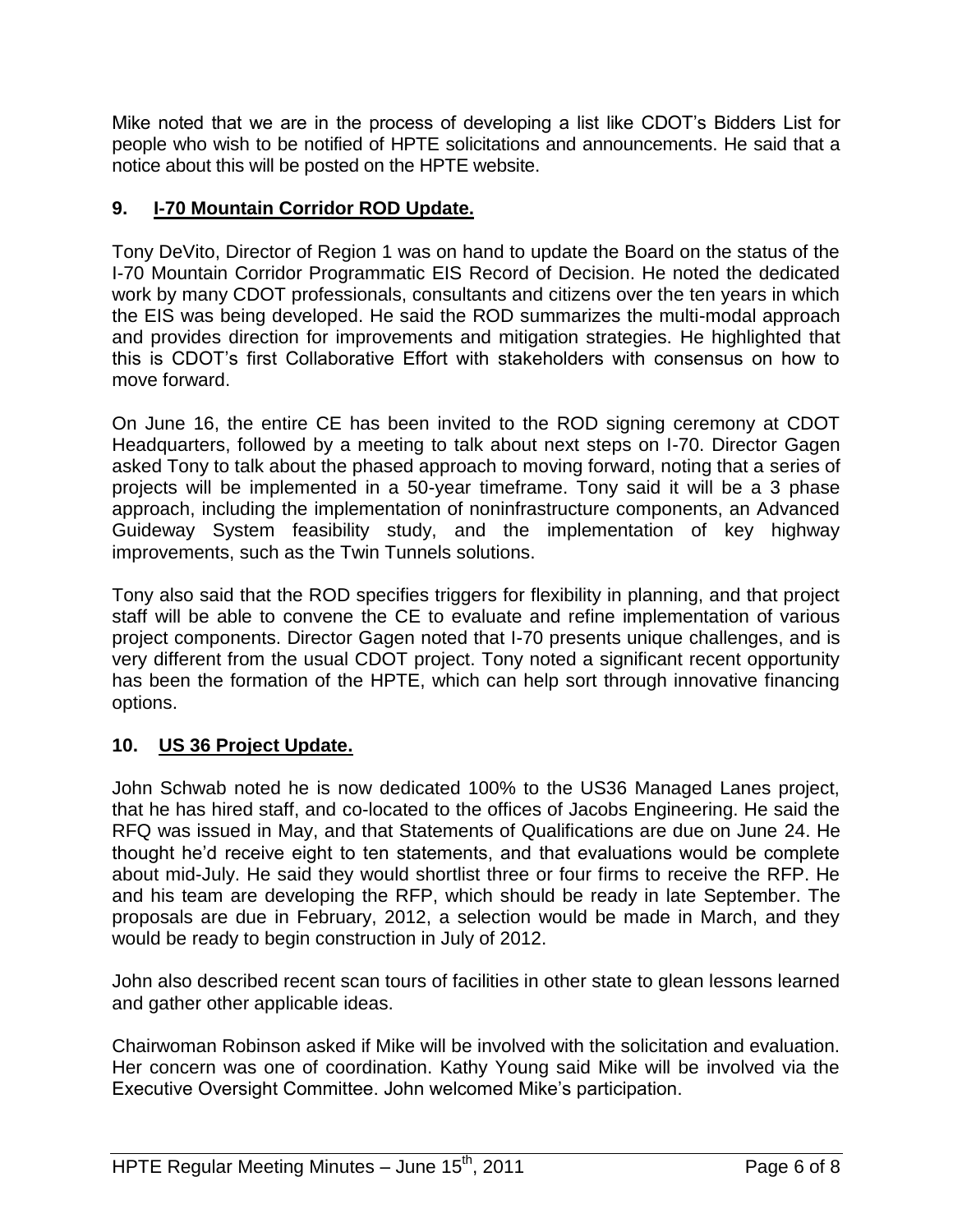Mike then spoke about the day-and-half meeting with Fitch Ratings staff. Part of that was a tour of the corridor, and a meeting with a business leader from Conoco Phillips and corridor mayors. Mike noted the meetings and tour went well, and was helpful to the Fitch staff. He said he was confident regarding the final investment grade rating. Chairwoman Robinson said she was present for most of this, and complimented Mike and the staff for their efforts.

### **11. Discuss US 36 O & M Backup.**

CFO Ben Stein said he is drafting an agreement that is a key financial element of the TIFIA application. It addresses how CDOT will operate and maintain the US 36 Managed Lanes project and also have sufficient revenues to pay the debt service. Operations and maintenance are crucial to keep the facility producing revenues, and TIFIA is very interested in how we propose to do that.

The still-draft operations and maintenance backup plan is based on innovation, with the idea to pre-fund an O & M account with excess revenues from the I-25 Express Lanes, which are pledged to pay the US 36 O & M, which in turn allows revenues from US 36 to go toward debt service.

Ben explained that next month, he will seek a Resolution approving a shell document by the HPTE and the Transportation Commission. This document will address the "what if" I-25 excess revenues aren't sufficient to cover O & M. In such case, CDOT would backfill the insufficiency by making a loan to HPTE. The Enterprise would then pay back the loan when I-25 revenues recover, or using US 36 revenues after payment of debt service. Ben described the backup arrangement as a "belt and suspenders" approach to making sure US 36 operations and maintenance and debt service are made.

By pre-funding the O & M Account now with I-25 excess revenues, this approach creates a cushion against any uncertainty about revenues during the ramp up of US 36. Ben said this is a very strong structure, and he projects that there would still be I-25 excess revenues over \$1 million after paying US 36 O & M.

Ben said at an upcoming meeting, the Board would see a Resolution, a form of the loan agreement with the Commission, and final numbers. Mike said the loan agreement would be approved as part of the Master Trust Indenture by separate Resolution, possibly at the August meeting.

Director Aden noted there is currently enough money from I-25 to pre-fund the O & M account. Director Gagen said this kind of leveraging makes sense, and could set a precedent for future uses of I-25 excess revenues. Mike said this is the kind of issue that needs to be worked through as we draft a comprehensive tolling policy.